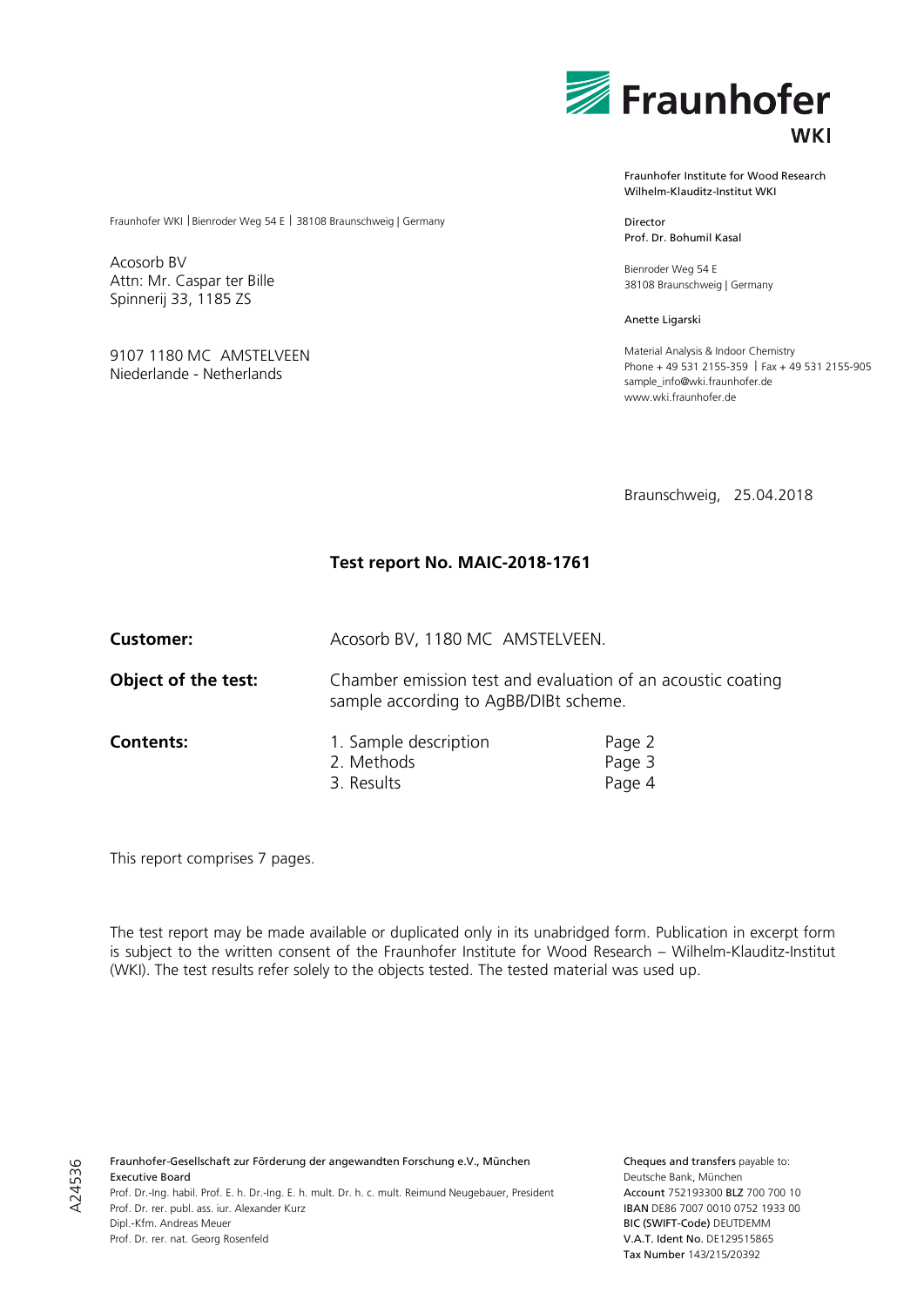

# **Sample description:**

| WKI no. | Date of<br>reception | Sample Name<br>Product No.<br>(this information is provided by the customer) |      | Manufacturer-<br>Code | Date-<br>Stamp |
|---------|----------------------|------------------------------------------------------------------------------|------|-----------------------|----------------|
| P67607  | 06.02.2018           | acoustic coating                                                             | n.a. | Acosorb               | n.a.           |

(Sample P67607: Bottle/box/wrapped separately, wrapping ok)

Notice: Sample material will be stored for 2 months after test report date. Please contact us if an extended storage time is required or if sample material needs to be returned. Sample material for emission tests cannot be retained for repeated tests, it will only be stored for identification and documentation purposes.

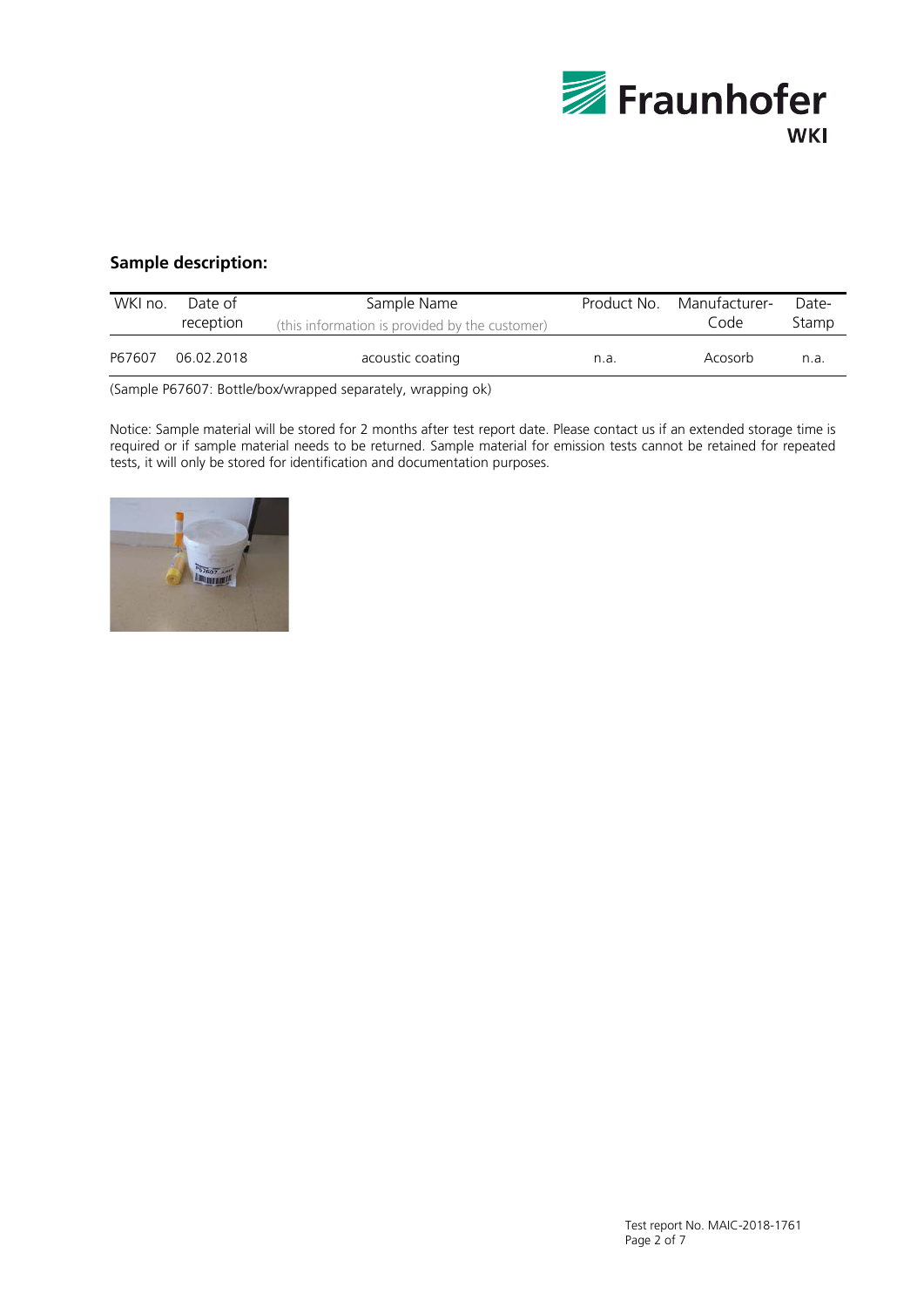

# **Methods:**

The measurements were performed according to DIN EN ISO 16000 parts 3, 6, 9 and 11 and according to DIN EN 16516.

The sample preparation and pre-conditioning were done according to customer instructions.

## **Sample preparation:**

The acoustic coating was applied with a roller on a glass plate (surface of the glass plate 0.4 m²). The customer's specification regarding the sample thickness was 5-25mm. The actual layer thickness (wet) of the coating was  $\sim$  15mm which was determined with a caliper. The applied quantity of the wet sample was 3857 g/m².

## **Pre-conditioning:**

Directly after application the prepared sample was positioned under laboratory fume hood for 24 hours (airing time). After that the sample was placed in a chamber and conditioned under defined climatic parameters (23°C, 50 r.h.) for further six days (additional airing time).

**Chamber emission test:** After the airing time of 7 days had elapsed the prepared sample was placed in an emission test chamber (DIN EN ISO 16000-9) and the test started. After defined times (3, 7 and 28 days) samples of the chamber air were collected on sorbent tubes (Tenax TA) and analyzed on a thermal desorption-GC/MS system (TD/GC/MS). The described method covers volatile organic compounds from C5 to C22 and has a limit of determination of approx. 1  $\mu$ g/m<sup>3</sup>. Substances in the range of C6 to C16 are reported as VOC, the more volatile ones as VVOC and those eluting after C16 as SVOC.

The volatile aldehydes were trapped on DNPH-coated cartridges and analyzed after elution with acetonitrile by HPLC-UV.

DIN EN 16516 describes the test method including the procedure of chamber emission testing, air sampling and analysis, but contains no evaluation of results.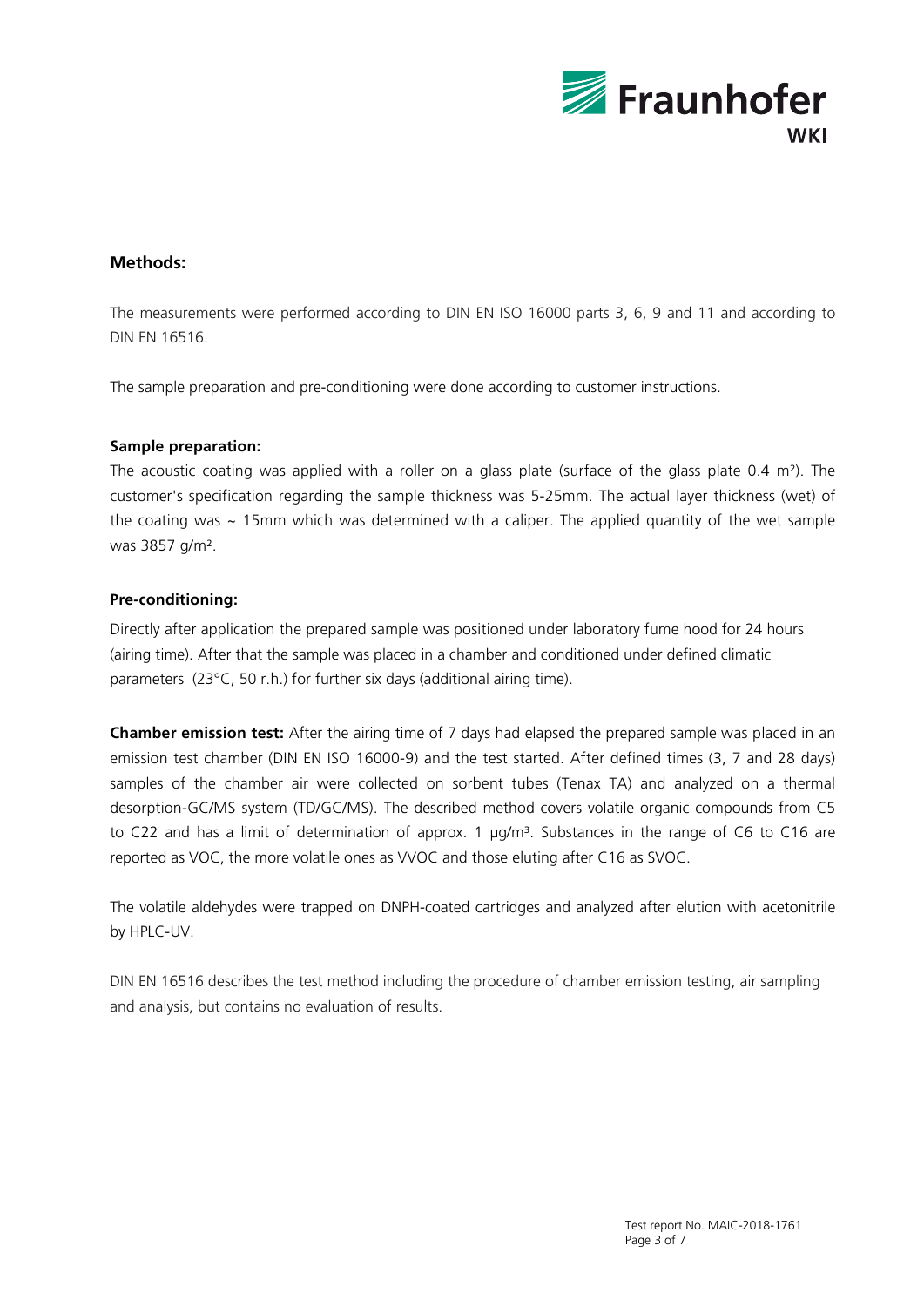

# **Results:**

The quantitative test results can be found on the next page. These are reference room concentrations for the scenario "Ceiling" of the European reference room according to DIN EN 16516.

The results for TD/GC/MS analysis are reported in two tables:

## Table one

- Identified compounds, quantified with authentic calibration compounds (original response), limit of determination 1 µg/m<sup>3</sup>
- Non-identified compounds, quantified with toluene response, limit of determination 1  $\mu$ g/m<sup>3</sup>
- Sum of identified and non-identified compounds (< C6) with reporting threshold  $\geq$  5 µg/m<sup>3</sup>
- Sum of identified and non-identified compounds (C6 C16) with reporting threshold  $\geq 5 \text{ uq/m}^3$
- Sum of identified and non-identified compounds (> C16) with reporting threshold ≥ 5 µg/m³

#### Table two

- Identified compounds, quantified with toluene response, limit of determination 1  $\mu$ g/m<sup>3</sup>
- Non-identified compounds, quantified with toluene response, limit of determination 1  $\mu$ g/m<sup>3</sup>
- Sum of identified and non-identified compounds (< C6) quantified with toluene response with reporting threshold  $\geq$  5 µg/m<sup>3</sup>
- Sum of identified and non-identified compounds (C6 C16) quantified with toluene response with reporting threshold  $\geq$  5 µg/m<sup>3</sup>
- Sum of VOC (C6-C16) as TVOC Toluene response according to DIN EN ISO 16000-6
- Sum of identified and non-identified compounds (> C16) quantified with toluene response with reporting threshold  $\geq$  5 µg/m<sup>3</sup>

As mentioned above DIN EN 16516 does not cover the evaluation of test results for building products. For various (national) evaluation protocols different types of reporting are requested. Not all evaluation schemes cover the same target compounds. With the figures presented in table one and table two it is possible to calculate various evaluations at a later stage. Also the emission class for CE marking can be calculated after publishing of the delegated act.

## **AgBB-Evaluation**

According to the customer specification, the evaluation of the emission was done according to the AgBB scheme and ADAM calculation program (LCI list 2015).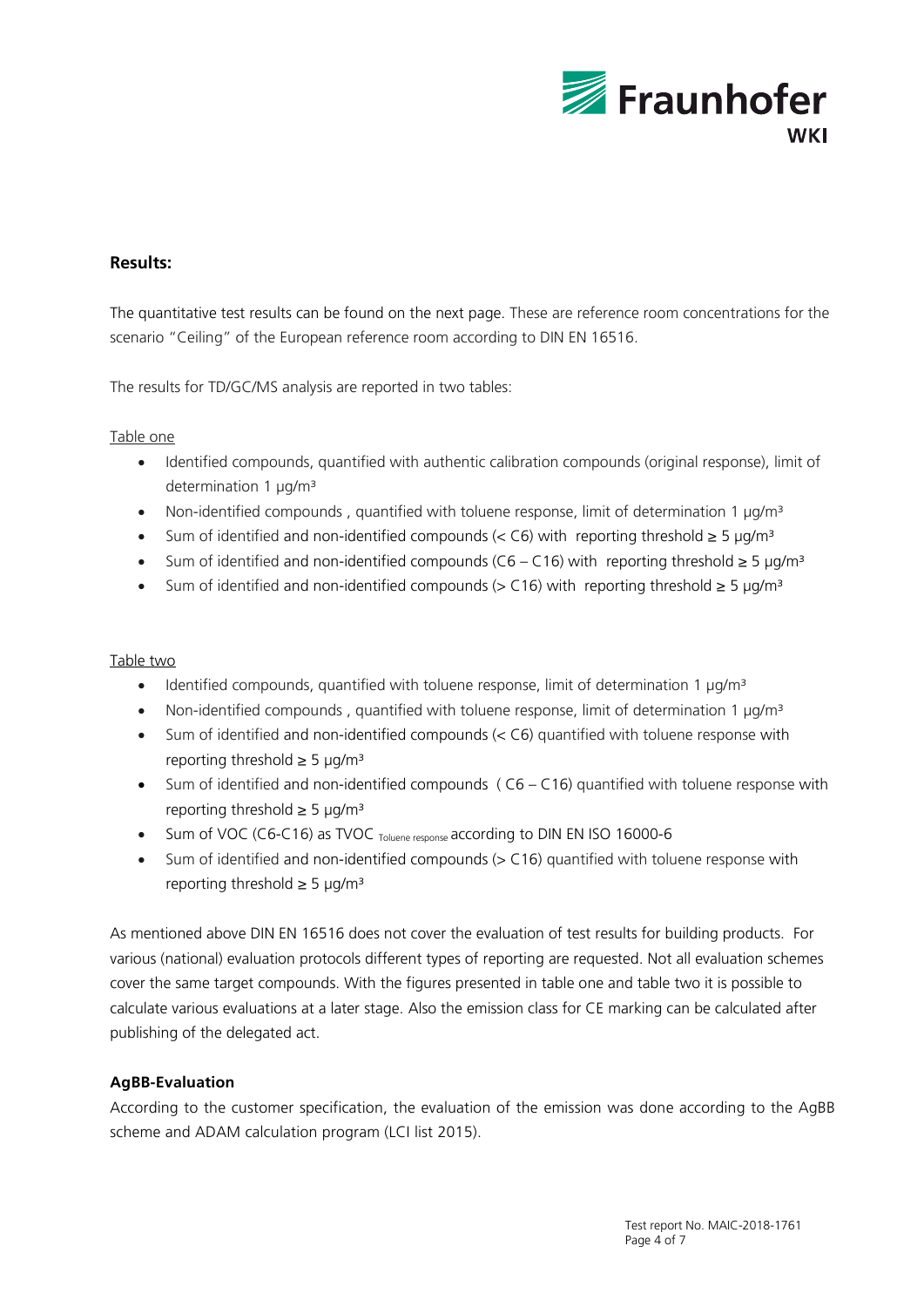

#### **Results of the chamber emission test of sample P67607 (acoustic coating), Table one**

| R1    | CAS-No      | Substance                                         | Concentration in $\mu$ g/m <sup>3</sup> after Info |     |          |  |
|-------|-------------|---------------------------------------------------|----------------------------------------------------|-----|----------|--|
|       |             |                                                   | 3d                                                 | 7d  | 28d      |  |
| 6.58  | 000064-19-7 | Acetic acid                                       | 195                                                | 189 | $128$ bd |  |
| 35.94 | 007473-98-5 | 2-Hydroxy-2-methylpropiophenone<br>(Darocur 1173) |                                                    |     |          |  |

(The fragments/substances shown in subscript were used for the quantification.)

Additional information: **a** acute toxic substance cat. 1+2+3 (acc. UN-GHS/CLP); **b** German LCI list; **c** safe sampling volume too low, under-estimation likely;

**d** odor relevant; **e** compound boiling point exceeds thermal limit of the TDS unit – underestimation likely; f terpene, possibly wood-related;

**g** chronic toxic substance CMR cat. 1A+1B (acc. UN-GHS/CLP); **h** aromatic solvent IOS-MAT-0054; **i** chlorinated solvent IOS-MAT-0054;

**l** specific target organ toxic substance STOT RE1+SE1 (acc. UN-GHS/CLP); **p** listed in Proposition 65; **<C6** VVOC compound; **>C16** SVOC compound.

| Sum of VVOC $(<$ C6) <sup>*</sup> : |     |     |     |  |
|-------------------------------------|-----|-----|-----|--|
| Sum of VOC $(C6-C16)^*$ :           | 195 | 189 | 128 |  |
| Sum of SVOC $(> C16)^*$ :           |     |     |     |  |

\*Only peaks individually exceeding ≥ 5 µg/m³ are considered.

#### **Results of the chamber emission test of sample P67607 (acoustic coating), Table two**

| RT    | CAS-No.     | Substance                                                                       | Concentration in $\mu q/m^3$ after Info |       |         |
|-------|-------------|---------------------------------------------------------------------------------|-----------------------------------------|-------|---------|
|       |             |                                                                                 | Зd                                      | 7d    | 28d     |
| 6.58  | 000064-19-7 | Acetic $acid_{\text{(Toluene)}}$                                                | 32                                      | 31    | $17$ bd |
| 35.94 | 007473-98-5 | 2-Hydroxy-2-methylpropiophenone                                                 |                                         | $<$ 1 |         |
|       |             | (Darocur 1173) (Toluene)                                                        |                                         |       |         |
|       |             | (The fragments/substances shown in subscript were used for the quantification.) |                                         |       |         |
|       |             |                                                                                 |                                         |       |         |
|       |             |                                                                                 |                                         |       |         |

| Sum of VVOC $(<$ C6) <sup>*</sup> :                                                           |    |     |    |  |
|-----------------------------------------------------------------------------------------------|----|-----|----|--|
| Sum of VOC (C6-C16) as TVOC Toluene according to DIN EN 16516*2:                              | 32 | 31  | 1/ |  |
| Sum of VOC (C6-C16) as TVOC <sub>Toluene</sub> according to DIN EN ISO 16000-6 <sup>3</sup> : | マト | -31 | 1/ |  |
| Sum of SVOC $(> C16)^*$ :                                                                     |    |     |    |  |

\*Only peaks individually exceeding ≥ 5 µg/m³ are considered.

<sup>2</sup>Sum of all individual VOC substances quantified with toluene as reference.

<sup>3</sup>Sum of total response between C6 and C16 quantified with toluene as reference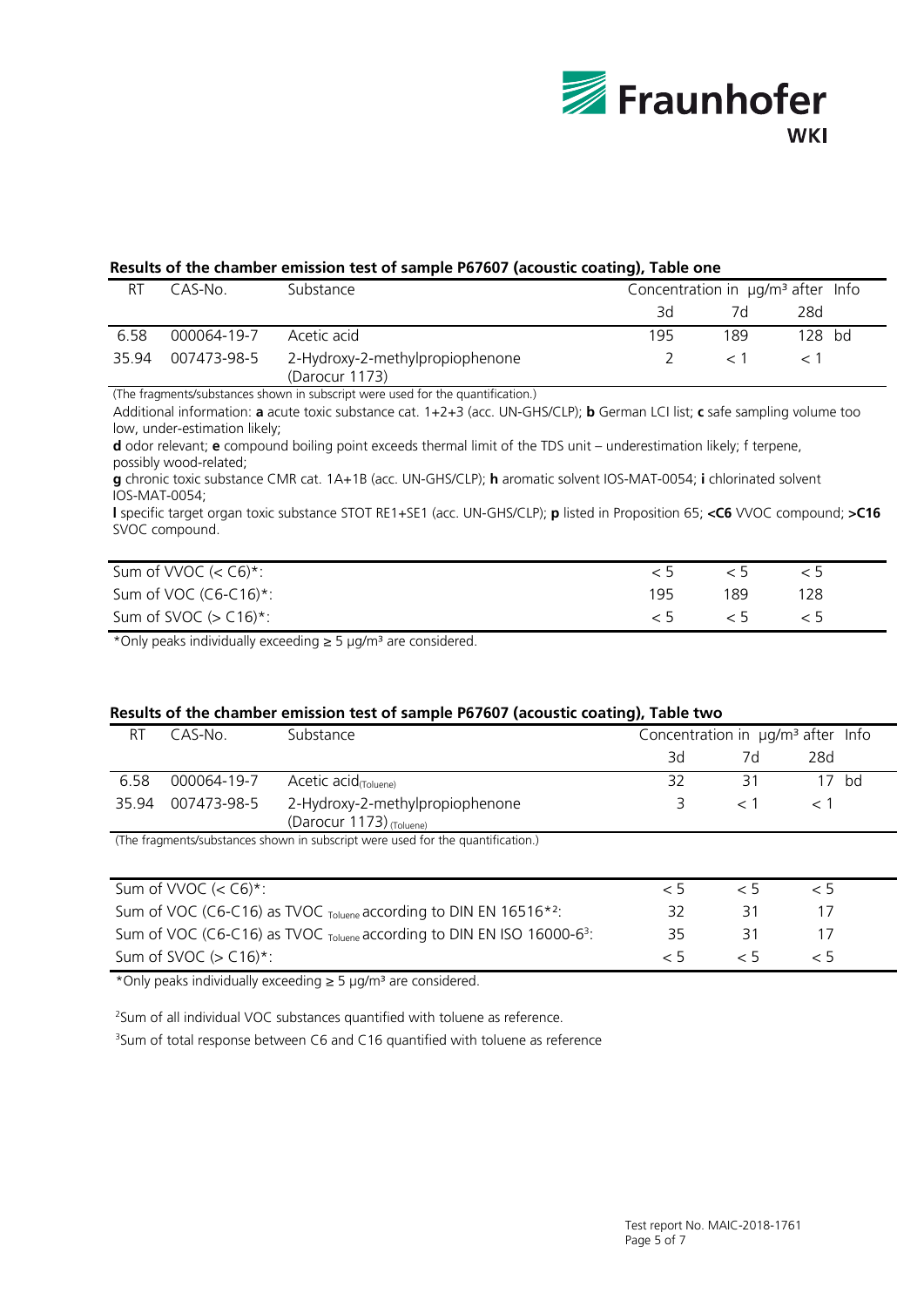

## **Lower aldehyde results of sample P67607 (acoustic coating)**

|           |              |         | --                                                                      |       |                      |  |  |
|-----------|--------------|---------|-------------------------------------------------------------------------|-------|----------------------|--|--|
| CAS-No.   | Substance    |         | Concentration in $\mu$ g/m <sup>3</sup> after<br>Limit of Determination |       |                      |  |  |
|           |              | 3d      | 7d                                                                      | 28d   | [µg/m <sup>3</sup> ] |  |  |
| $50-00-0$ | Formaldehyde | 18      |                                                                         | 10    |                      |  |  |
| 75-07-0   | Acetaldehyde | $\lt$ 3 | $<$ 3                                                                   | $<$ 3 |                      |  |  |
| 123-38-6  | Propanal     | $<$ 3   | $<$ 3                                                                   | $<$ 3 |                      |  |  |
| 123-72-8  | Butanal      | - 4     | - 4                                                                     | - 4   |                      |  |  |
| 67-64-1   | Aceton       |         |                                                                         |       |                      |  |  |

#### **Parameters of the emission chamber test:**

Chamber type: 1m<sup>3</sup>-glass chamber R Climatic conditions: 23 °C, 50 % r.h. Air exchange: 0.50 h-1 Loading factor: 0.40 m<sup>2</sup>/m<sup>3</sup>, Scenario "Ceiling" Applied quantity of the wet sample: 3856 g/m² Area specific air exchange rate q: 1.25 m<sup>3</sup>/(m<sup>2\*</sup>h) Test started: 20.02.2018 08:33:03 Sampling: Tenax TA, DNPH Analysis: Thermal desorption GC/MS, HPLC/UV

Due to technical reasons no photos of the prepared sample can be shown in the test report.